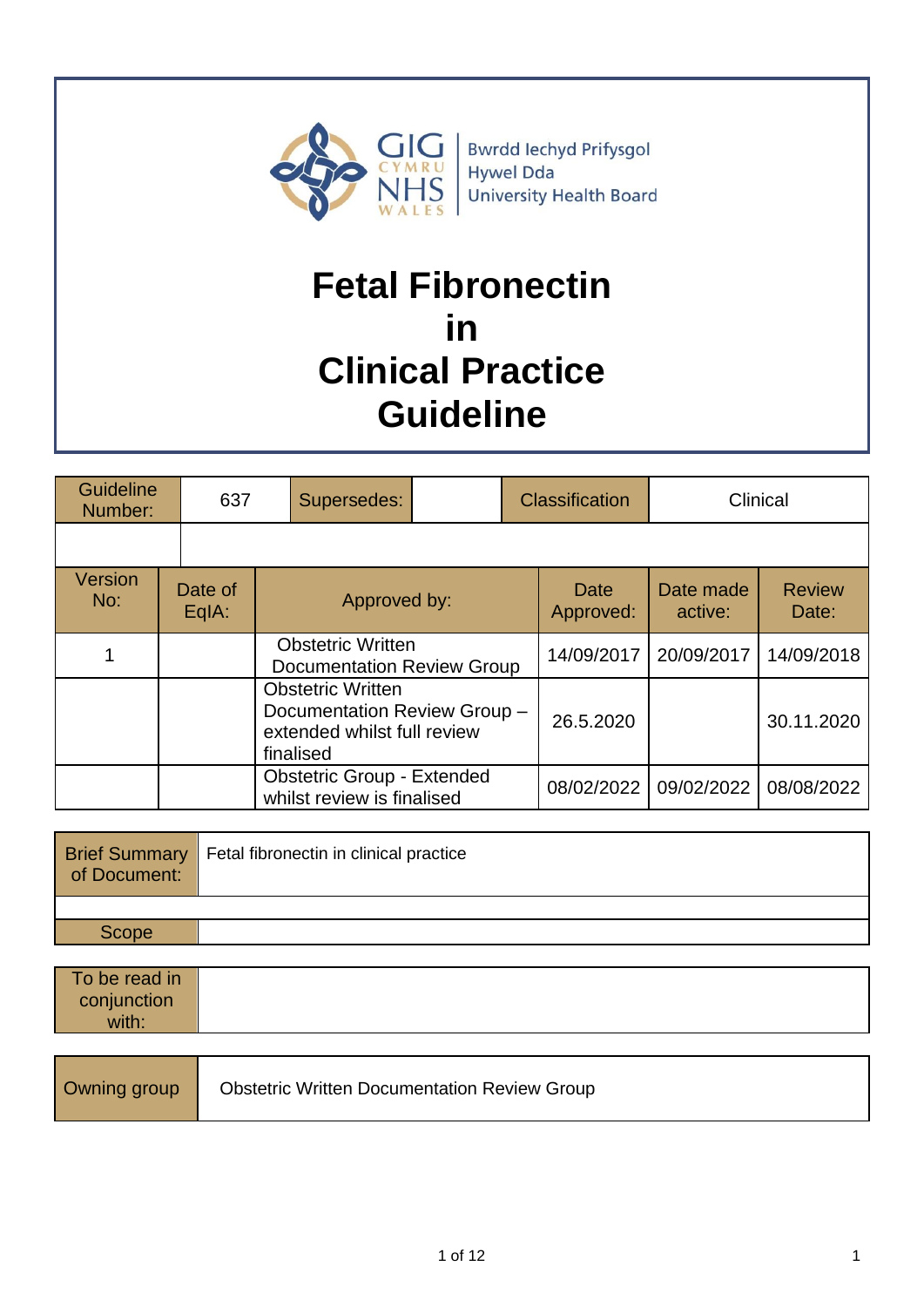| Reviews and updates |                        |                   |  |  |
|---------------------|------------------------|-------------------|--|--|
| Version<br>no:      | Summary of Amendments: | Date<br>Approved: |  |  |
|                     | New guideline          | 14.9.2017         |  |  |

### Glossary of terms

| Term       | <b>Definition</b>              |
|------------|--------------------------------|
| 'דם        | Pre term labour                |
| <b>PRM</b> | premature rupture of membranes |
|            |                                |

| Fetal fibronectin in clinical practice<br>™evworas |
|----------------------------------------------------|
|----------------------------------------------------|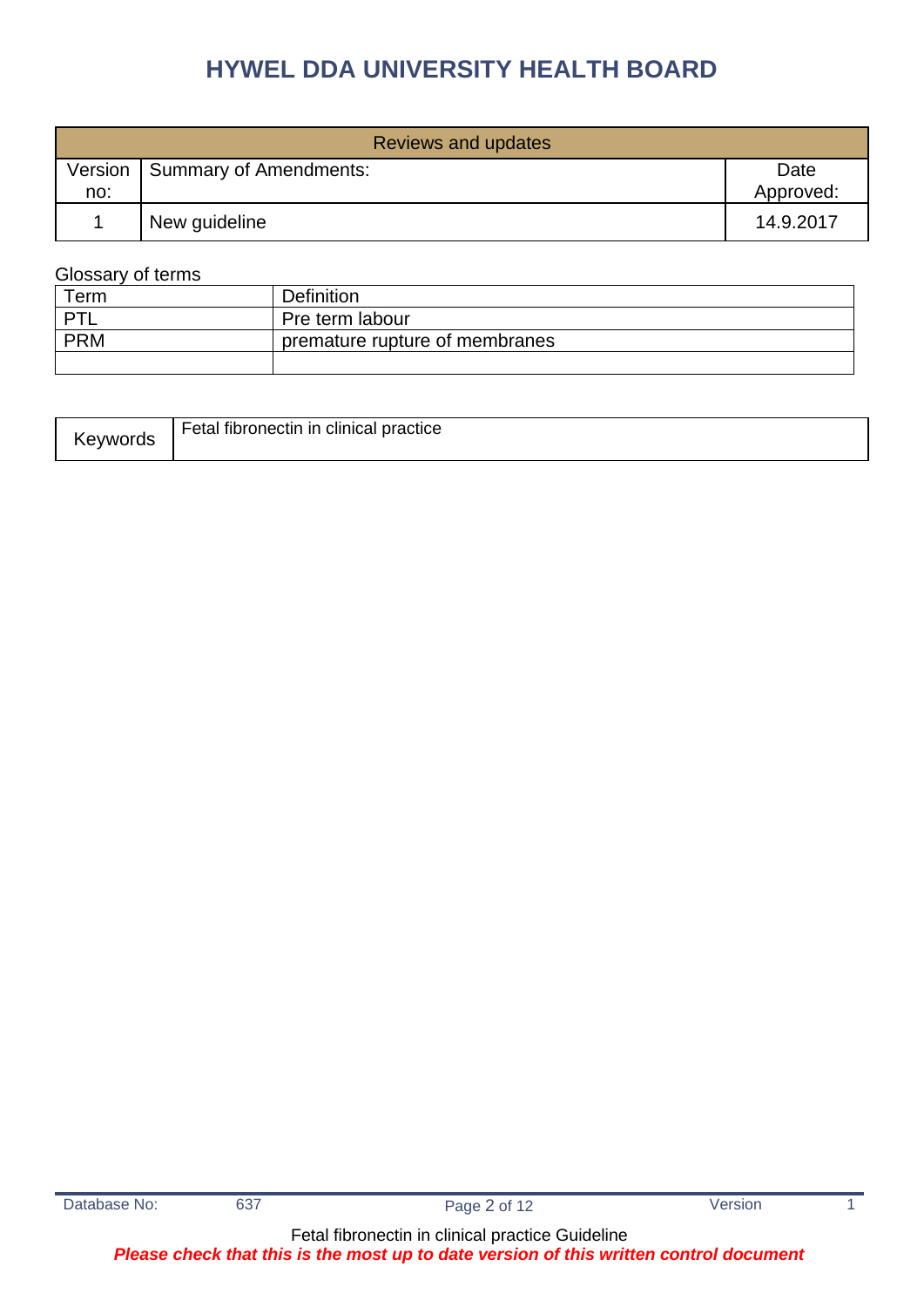### **CONTENTS**

| $\mathbf 1$ . |                                                                    |  |
|---------------|--------------------------------------------------------------------|--|
| 2.            |                                                                    |  |
| 3.            |                                                                    |  |
| 4.            | RISK FACTORS ASSOCIATED WITH SPONTANEOUS PRE-TERM BIRTH  4         |  |
| 5.            | SCREENING TOOLS TO DETERMINE RISK FOR SPONTANEOUS PRE-TERM BIRTH 5 |  |
| 6.            |                                                                    |  |
| 7.            |                                                                    |  |
| 8.            |                                                                    |  |
|               |                                                                    |  |
|               |                                                                    |  |
|               |                                                                    |  |
|               | 12. WHAT IS THE EFFECT OF DIGITAL VAGINAL EXAMINATION AND CERVICAL |  |
|               |                                                                    |  |
|               |                                                                    |  |
|               |                                                                    |  |
|               |                                                                    |  |

 $\mathbf{1}$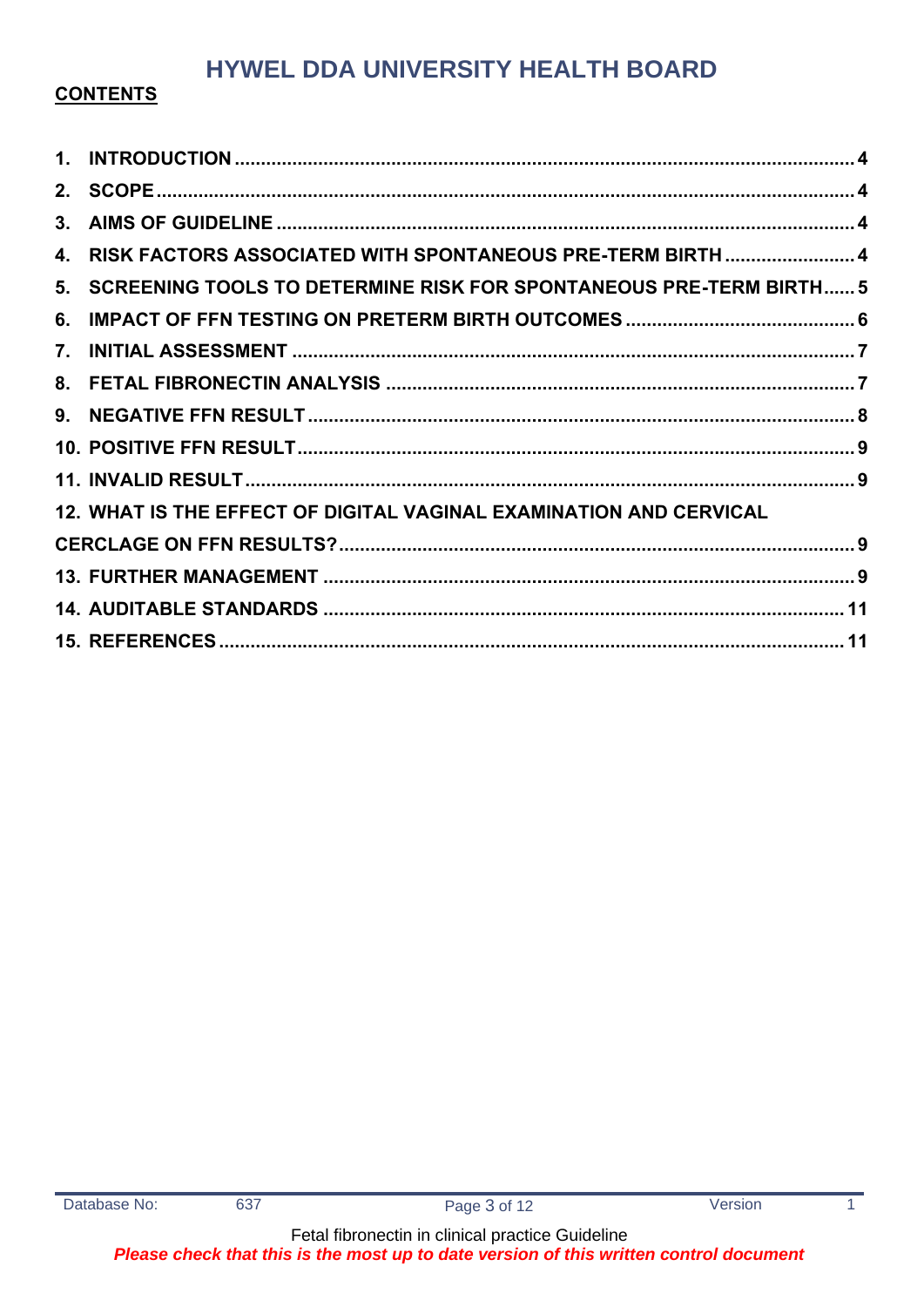#### <span id="page-3-0"></span>**1. INTRODUCTION**

Spontaneous preterm birth occurs in 7-11% of pregnancies before 37 weeks' gestation and in 3-4% of pregnancies before 34 weeks' gestation.

Births prior 34 weeks of gestation cause most of neonatal mortality and morbidity. Frequency of bronchopulmonary dysplasia, intraventricular haemorrhage, retrolental fibroplasia, neurodevelopmental problems, and cognitive difficulties increases with the grade of prematurity. Incidence of spontaneous preterm birth has not decrease in the last decade, but there is effective management to reduce the associated complications. Antenatal steroids significantly reduced morbidity and mortality. Timely institution of such treatment in clinical practice depends on accurate prediction of spontaneous preterm birth.

### <span id="page-3-1"></span>**2. SCOPE**

This guideline only refers to women in threatened PTL with intact membranes. It does not include guidelines for preterm labour with preterm, premature rupture of membranes (PPROM). For this, please refer to the Hywel Dda PPROM guideline.

#### <span id="page-3-2"></span>**3. AIMS OF GUIDELINE**

The aim of this guideline is to aid diagnosis, investigation and management of threatened preterm labour (PTL).

#### <span id="page-3-3"></span>**4. RISK FACTORS ASSOCIATED WITH SPONTANEOUS PRE-TERM BIRTH**

Although the absolute cause of spontaneous preterm birth is difficult to identify in most individual cases, risk factors have been identified and include black ethnicity, vaginal bleeding during pregnancy, low body mass index, anaemia, certain vaginal or urinary tract infections during pregnancy, preterm contractions, multifetal gestation, a short cervix during pregnancy, and a history of a prior spontaneous preterm birth (Table 1). However, approximately 50% of women who deliver preterm do not have identifiable risk factors

#### **Table 1. The Relationship Between Maternal Characteristics and Spontaneous Preterm Birth in Singleton Gestations**

| <b>Risk factor</b>                                 | Relative risk for spontaneous preterm<br>birth $<$ 37 weeks |
|----------------------------------------------------|-------------------------------------------------------------|
| <b>Black ethnicity</b>                             | 1.5                                                         |
| Body mass index $<$ 19.8                           | 2.5                                                         |
| History of a previous spontaneous<br>preterm birth | 2.7                                                         |
| <b>Preterm contractions</b>                        | 1.8                                                         |
| Vaginal bleeding                                   | 1.5                                                         |
| Cervical length $\leq 2.5$ cm                      | 3.5                                                         |
| Positive fetal fibronectin test                    | 3.3                                                         |

Approximately 80% of preterm births are considered to be spontaneous as a result of either preterm labour or preterm premature rupture of membranes. The remaining 20% are medically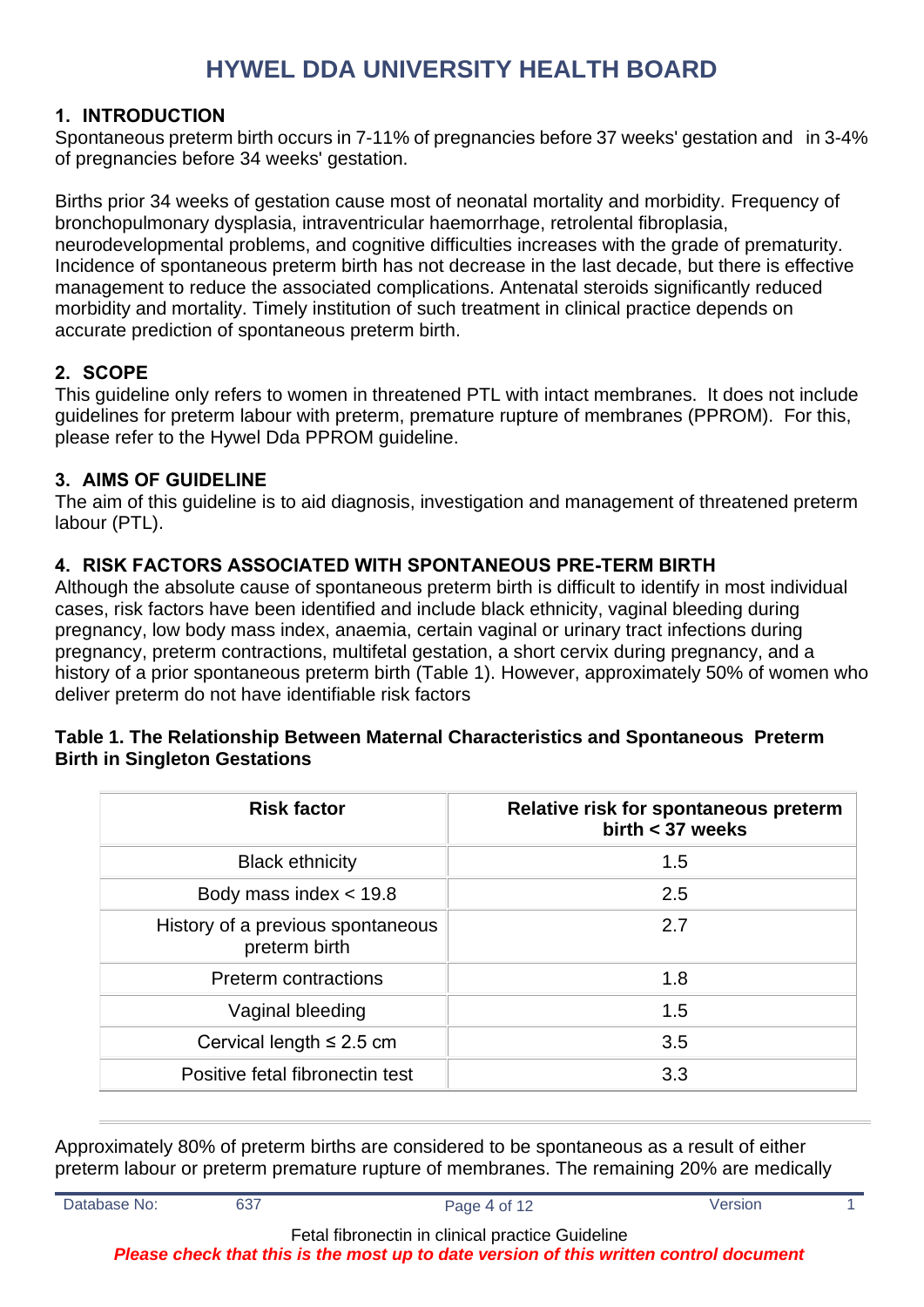indicated preterm births, usually because of preeclampsia, intrauterine growth restriction, or other indications. There appear to be 4 major pathways leading to preterm birth, and an understanding is paramount to predicting and ultimately preventing preterm birth.

The four pathways are

(1) premature activation of the fetal or maternal hypothalamic-pituitary-adrenal axis,

- (2) decidual or systemic inflammation,
- (3) decidual bleeding, and
- (4) pathologic distension of the uterus.

All four of these processes lead to a final common pathway of preterm labour/preterm premature ruptured membranes and spontaneous preterm birth.

### <span id="page-4-0"></span>**5. SCREENING TOOLS TO DETERMINE RISK FOR SPONTANEOUS PRE-TERM BIRTH**

Two tools have shown high accuracy in predicting preterm birth - cervical length measurement by transvaginal ultrasound and fFN testing.

### i) Cervical measurement

A cut-off of 15 mm for cervical length (three studies, 1266 women, rate of preterm birth within 48 h 7.1%) predicted 71.1% (95% CI, 59.5 – 80.9%) of preterm births at < 48 h with a specificity of 86.6% (95% CI, 84.6–88.5%).

In women with cervical length of ≤ 15mm, one study found 51% delivered within 7 days. However if the cervical length was ≥ 16mm, only 1% delivered within 7 days.

Administration of progesterone in women with a short (< 15 mm) cervix can decrease the likelihood of preterm birth at less than 34 weeks gestation by 45%

### ii) Fetal fibronectin (fFN)

Most accurate prediction of spontaneous preterm birth gives cervicovaginal fFN test.

FFN is a glycoprotein found in amniotic fluid, placental tissue, and the extracellular substance of the decidua basalis next to the placental intervillous space. It is thought to be released through mechanical or inflammatory mediated damage to the membranes or placenta before birth.

In normal pregnancy fFN is present in the vagina up to the fusion of the chorionic membrane with the maternal decidua at approximately 20 – 22 weeks of gestation. After this time the level of fFN then falls to below 50ng/ml. After 22 weeks of gestation, a level above 30ng/ml is thought to result from inflammatory or mechanical insult to either the placenta or the fetal membranes indicating separation of the chorion and the deciduas, and imminent delivery. Concentrations ≥50ng/ml during 23 – 35 weeks of gestation have been shown to indicate a greater risk of preterm delivery. Meta-analysis suggests that fFN has a sensitivity of 77% and a specificity of 87% in predicting delivery within 7 days in symptomatic women.

fFN test can predict imminent birth among women with symptoms of threatened spontaneous preterm birth but before advanced cervical dilatation and then antenatal steroids, tocolytics, and in utero transfer may be used accordingly.

Antenatal steroids are most effective in the 2-7 days after they are given.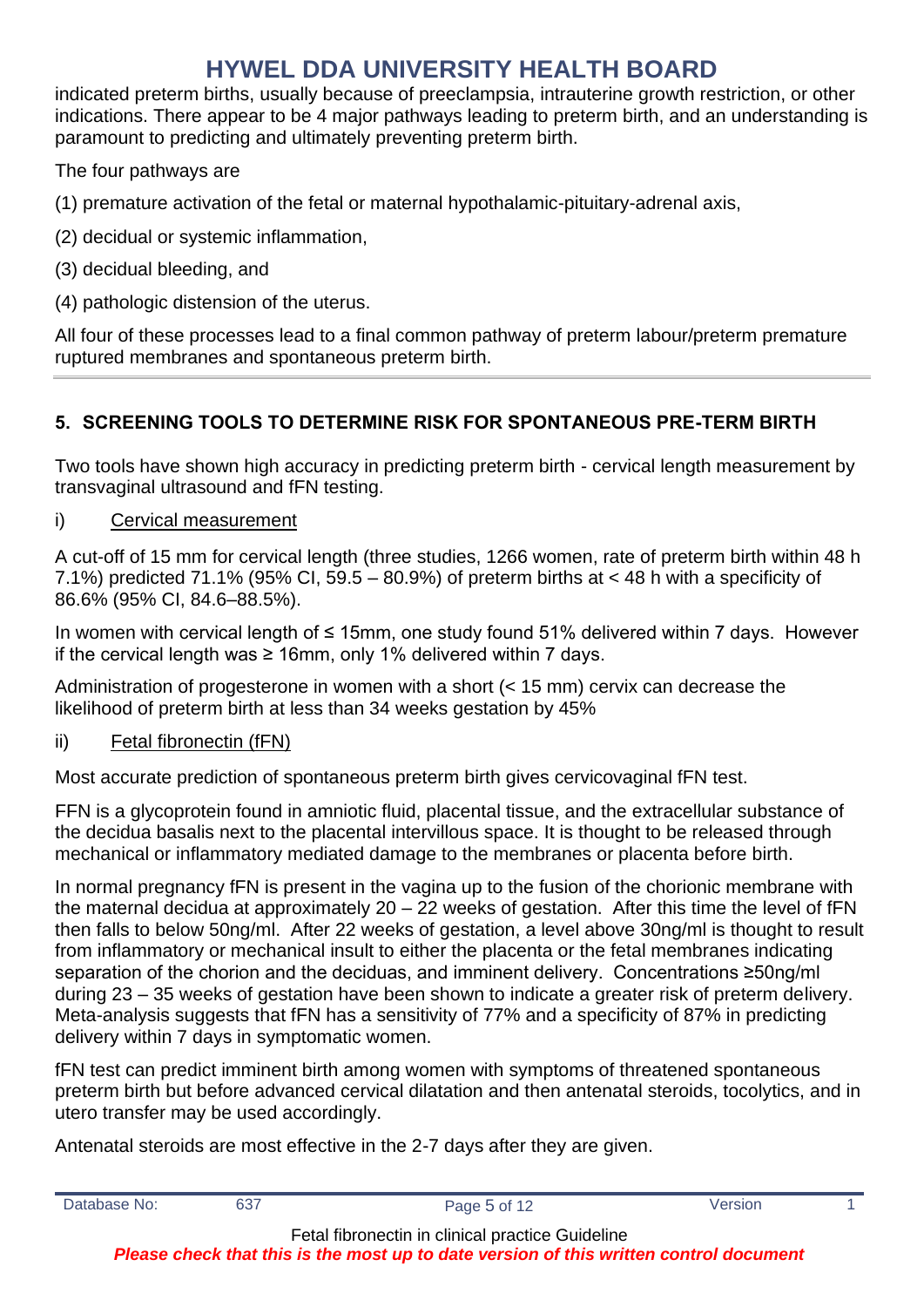fFN test is most accurate in predicting spontaneous preterm birth within 7-10 days after testing among women with symptoms of threatened preterm birth before advanced cervical dilatation. After a positive test result 17 symptomatic women at 31 weeks gestation would need to be treated with antenatal steroids to prevent one case of RDS.

If steroids were to be used for all symptomatic women at this gestation without fFN testing then 109 women would be treated with antenatal steroids to prevent one case of RDS.

**Table 2.** Cervicovaginal Fetal Fibronectin Among Symptomatic Women and Number of Women Needed to Be Treated at 31 Weeks of Gestation With Antenatal Steroids to Prevent 1 Case of Neonatal Respiratory Distress Syndrome Associated With Spontaneous Preterm Birth Within 7-10 Days of Testing

| <b>Test result</b><br><b>Probability of</b><br>spontaneous preterm<br>birth within 7-10 days<br>of testing (%) |      | <b>Risk for respiratory</b><br>distress syndrome<br>at 32 weeks of<br>gestation | Rate of respiratory<br>distress syndrome<br>at 32 weeks of<br>gestation (%) | <b>Number</b><br>needed<br>to treat |
|----------------------------------------------------------------------------------------------------------------|------|---------------------------------------------------------------------------------|-----------------------------------------------------------------------------|-------------------------------------|
| No testing                                                                                                     | 4.5  | 0.53                                                                            | 2.0                                                                         | 109                                 |
| Test<br>positive                                                                                               | 20.6 | 0.53                                                                            | 11.0                                                                        | 17                                  |
| Test<br>negative                                                                                               | 1.0  | 0.53                                                                            | 0.4                                                                         | 509                                 |

### <span id="page-5-0"></span>**6. IMPACT OF FFN TESTING ON PRETERM BIRTH OUTCOMES**

Recent data have shown that provider knowledge of fFN results is associated with a lower incidence of preterm birth prior to 37 weeks of gestation. Several studies have also demonstrated a cost savings when fFN testing was used to evaluate women with symptoms of preterm labour. One study from USA demonstrated 40% less admissions with symptoms of preterm labour.

Different studies demonstrated similarly high negative predictive value of fFN test. Honest and colleagues found that in women symptomatic for preterm labour, a positive test was associated with a 20.6% risk for delivery within 7-10 days of testing, whereas a negative test was associated with a 1% risk for delivery in this interval of time.

A more recent meta-analysis- confirmed these findings: a positive test was associated with a 25.9% risk for delivery within the following week, whereas a negative test was associated with a 2.4% risk for delivery within the following week.

#### **Thus, the primary benefit of fFN testing appears to be in its negative predictive value, its ability to identify patients who will not deliver within the following week and in whom interventions and hospitalization may be avoided.**

#### **FBS may not be appropriate when**

- Fetal heart pathological
- Suspicious EFM pattern consider instrumental delivery or emergency Caesarean Section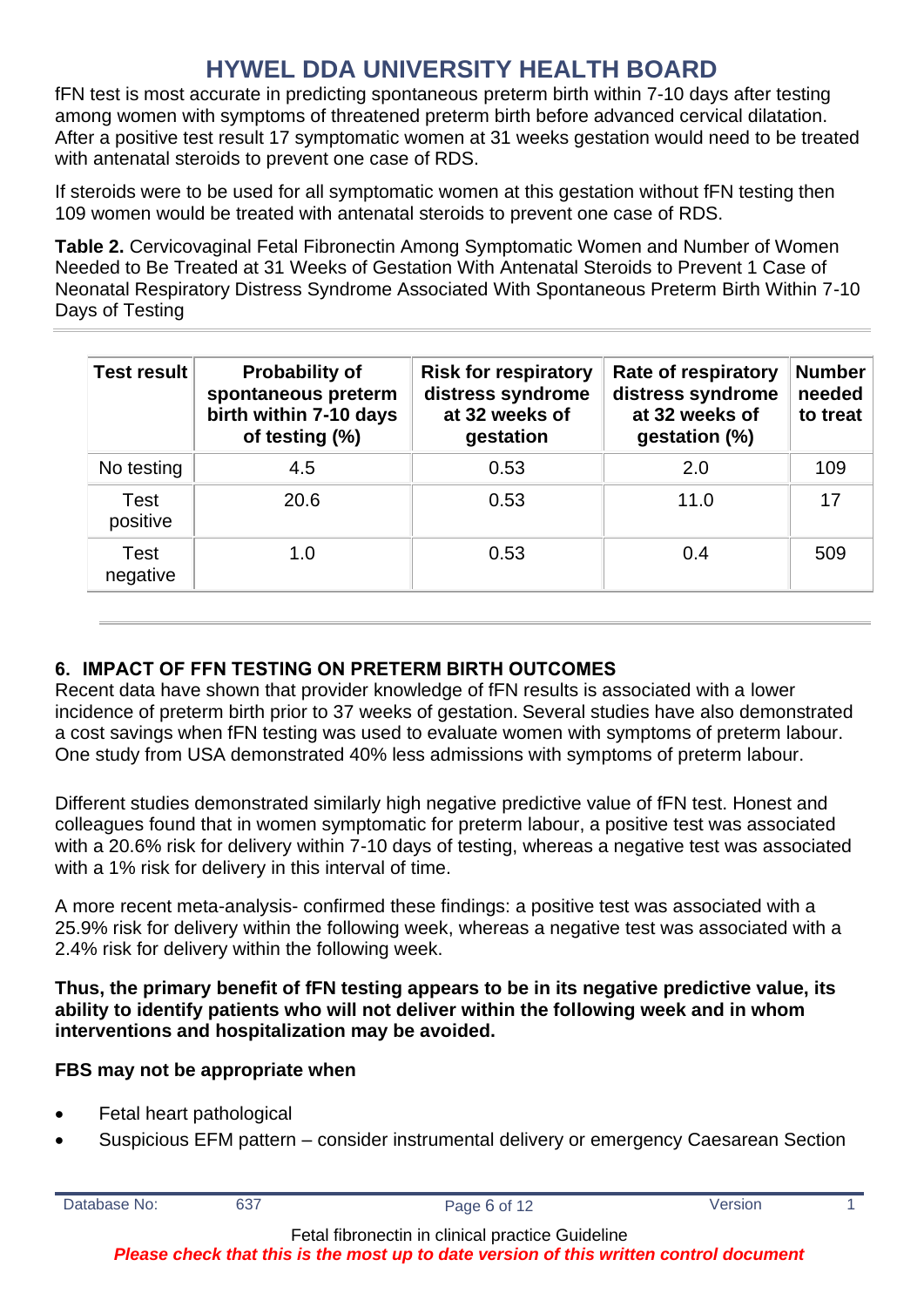#### <span id="page-6-0"></span>**7. INITIAL ASSESSMENT**

All women with suspected PTL should be assessed on labour ward.

A full history should be taken, including details on

- previous obstetric history
- previous medical history
- history of present pregnancy to date including gestational age from agreed EDD
- the start and timing of contractions
- any vaginal loss of blood or fluid
- urinary and bowel symptoms
- symptoms of systemic illness
- history of recent sexual intercourse

Obstetric examination should include

- abdominal palpation to determine the lie and presentation of the fetus
- symphysial-fundal height
- abdominal ultrasound examination *by a trained operator* to assess fetal viability, presentation, estimate fetal weight, measure the liquor volume and placental site
- any evidence of uterine, suprapubic or renal angle tenderness
- any palpable uterine contractions

### Vaginal examination should then be performed

- pass a sterile speculum
- look for a pool of liquor, vaginal blood and cervical dilatation
- if appropriate a fibronectin swab should then be taken (see below)
- take swabs from the vaginal fornix (HVS), low vagina (LVS) and endocervical canal (Chlamydia) for infection screen
- if membranes are intact a gentle sterile digital examination can be performed to assess cervical effacement and dilation OR
- transvaginal ultrasound for cervical length if skilled operator available
- digital examination should be avoided if premature rupture of membranes is suspected

#### Investigations

- maternal pulse, BP, temperature and respiratory rate
- CTG (continuous  $\geq$  26 weeks)
- urine dipstick and MSU
- blood for FBC, CRP, G&S (and blood cultures, if temperature above 37.5°

### <span id="page-6-1"></span>**8. FETAL FIBRONECTIN ANALYSIS**

Analysis to measure the fFN concentration in a swab taken of the cervicovaginal secretions is done using the automated Rapid fFN 10Q Analyzer, Hologic. The Fetal Fibronectin Test is an *in vitro* diagnostic test that uses a single-use, disposable cassette analyzed on the automated Rapid fFN 10Q Analyzer, to measure the fFN. The machine gives a result within 10 minutes of the swab being tested. The result is exact quantitative level of fFN and is marked as either Positive, Negative or Invalid.

Women transferred from another hospital via *in utero* transfer should have a fFN swab performed if they fulfil the criteria for testing and provided they have not had a fFN swab performed at their referral hospital. NOTE: If the woman has had a digital vaginal examination in the last 24 hours at the referring hospital, the fFN test may show a false positive result and be invalid. Testing for fFN

Fetal fibronectin in clinical practice Guideline

*Please check that this is the most up to date version of this written control document*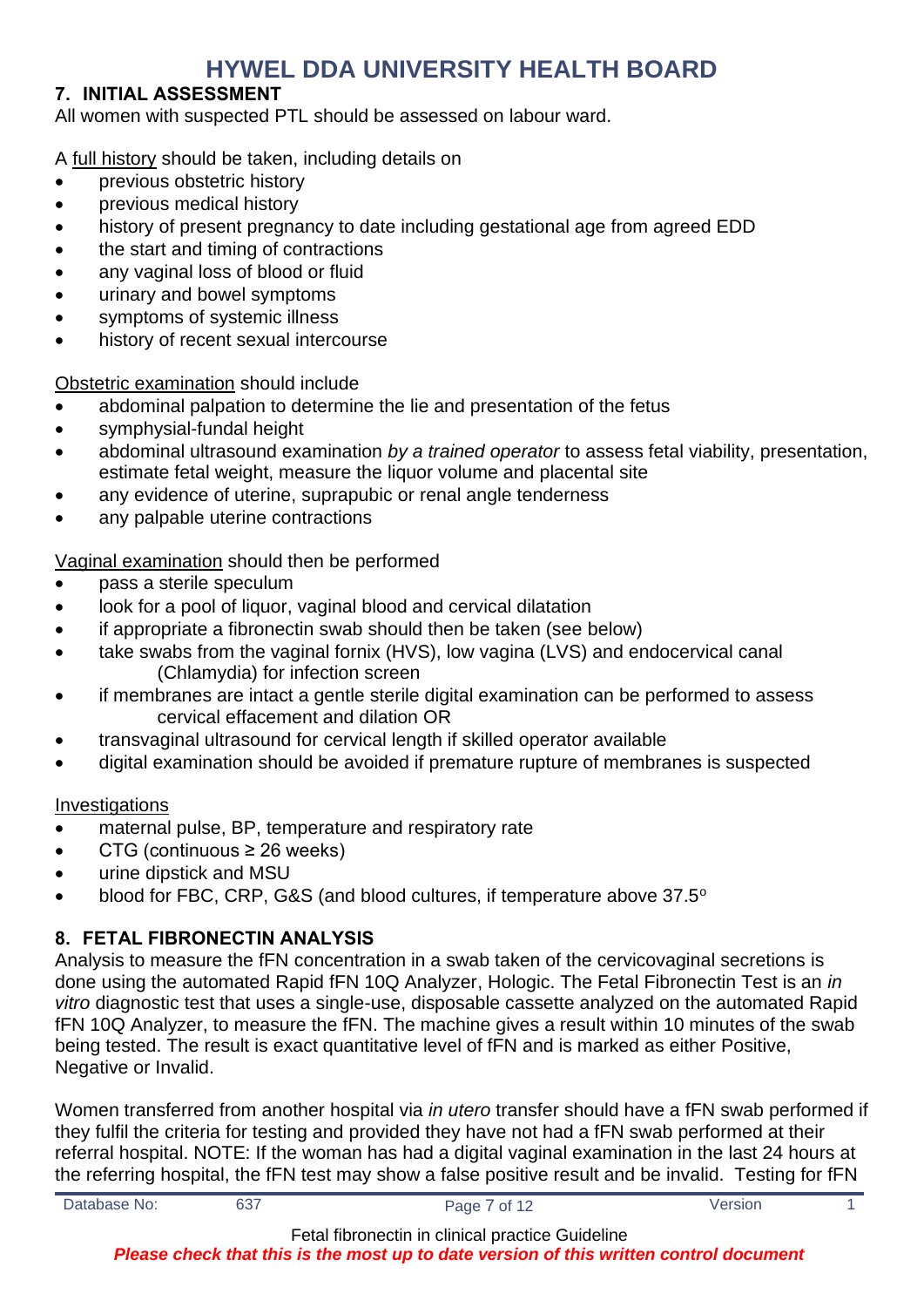should be delayed until 24 hours after the digital vaginal examination. Transvaginal ultrasound can be used as an alternative method of predicting the risk of preterm labour, if a skilled practitioner is available.

### **Criteria for testing (all 3 conditions must apply):**

- Women with signs and symptoms of PTL between 22 and 35 weeks of gestation
- Intact membranes
- Cervical dilatation < 3cm

### **Contraindications (do not test- test is not valid)**

- Ruptured membranes
- Placenta praevia
- Placental abruption
- Moderate or gross vaginal bleeding
- Within 24 hours of sexual intercourse
- Within 24 hours after vaginal examination
- Cervical cerclage (especially within 4 weeks of cerclage placement)

All these situations can increase the false positive result (see later).

**Avoid contaminating the cervicovaginal secretions** with lubricants, soap, disinfectants, creams or jelly.

#### **Use water to lubricate the speculum Taking a fFN swab**

The sample should be collected **before** digital examination is carried out. You will need:

- Sterile speculum
- Fibronectin swab
- **Buffer solution**
- Rapid fFN 10Q Analyzer, Hologic
	- $\triangleright$  Only use water to lubricate the sterile speculum (no cream or KY jelly)
	- ➢ Place the sterile Fibronectin swab provided in the fibronectin kits in the posterior fornix of the vagina for 10 seconds and rotate it
	- $\triangleright$  Remove swab and immerse it into the buffer solution for 10 15 seconds and remove it
	- Set up Rapid fFN 10Q Analyzer for the patient
	- ➢ Insert Rapid fFN Cassette into machine
	- $\triangleright$  Using a 1ml syringe pipette 200 $\mu$ l from the sample collected in the buffer solution into the well of the Rapid fFN Cassette
	- $\triangleright$  Complete the log book beside the machine with patient name, hospital number, date and your name
	- $\triangleright$  A result will be printed in 10 minutes
	- $\triangleright$  Get 2 copies of the machine print out and place one in woman's notes and the second in the log book next to the machine beside the patient name.

### <span id="page-7-0"></span>**9. NEGATIVE FFN RESULT**

It is reasonable to **withhold tocolysis and steroids if the fFN swab is negative**. Instead, the woman should be **observed on the labour ward for four hours** until the results of other investigations have been obtained.

• Analgesia should be prescribed as required.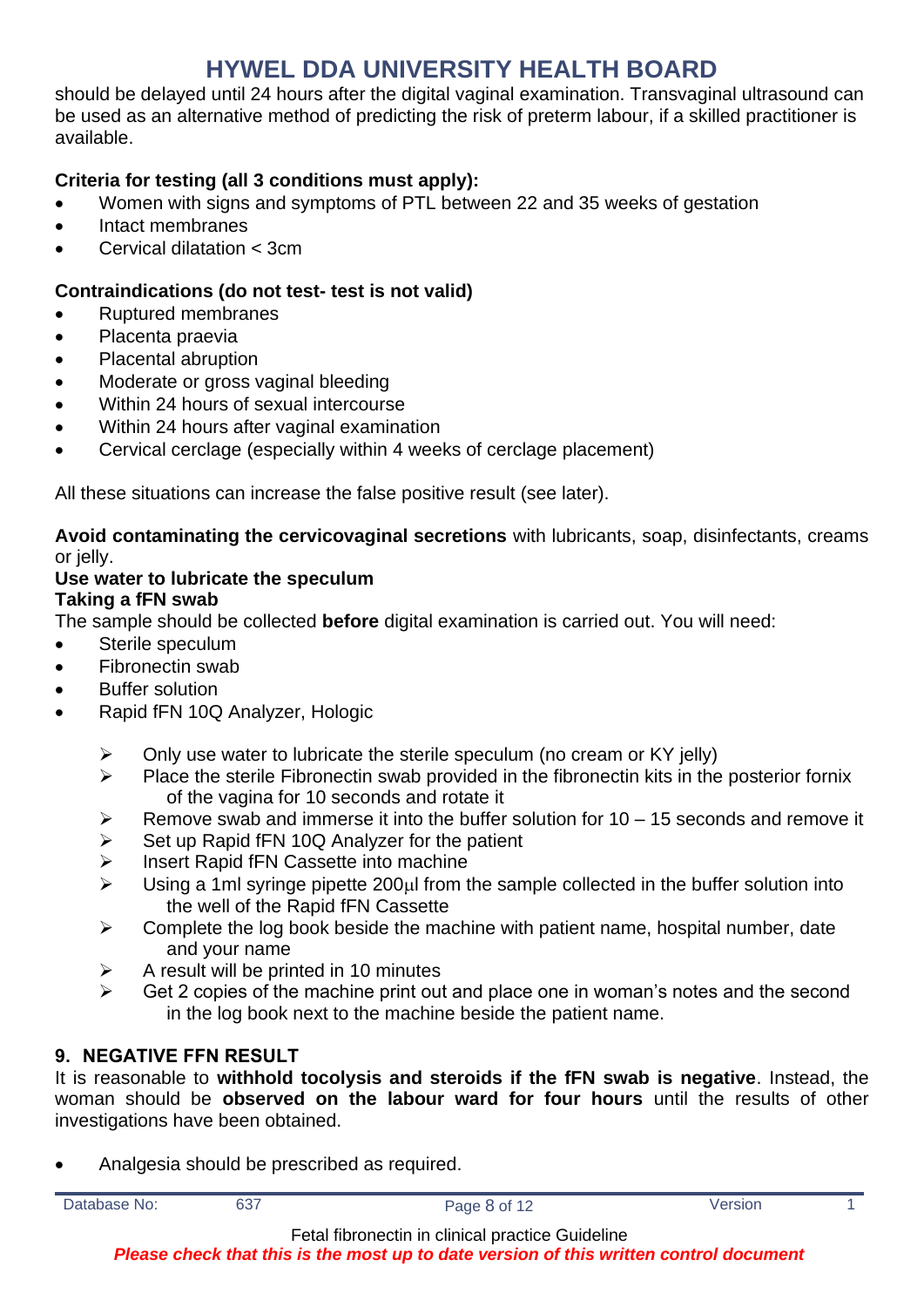- Inform and discuss with the woman and her partner, that her risk of delivering in the next 10 days is 1%.
- Educate on signs and symptoms of PTL.
- Discharge home if clinically well.
- Arrange antenatal follow up within 2 weeks with the woman's consultant

For women transferred from another hospital via *in utero* transfer who do not have fFN testing available at their referring hospital and who subsequently has a negative fFN test:

- discuss the case with the on call consultant obstetrician and consultant neonatologist
- consider transfer back to the referring hospital or discharge home depending on the clinical situation
- inform on call obstetrician from the referring hospital
- All relevant staff must attend appropriate training in performing Fetal Blood Sampling techniques and be familiar with and competent in maintaining the gas analyser

### <span id="page-8-0"></span>**10.POSITIVE FFN RESULT**

A symptomatic woman with a positive swab has an increased chance of delivering her baby preterm. Inform on call Consultant immediately.

- offer antenatal corticosteroids according to protocol below
- offer tocolysis according to protocol
- inform NNU and neonatal sister in charge

The neonatal SpR or consultant should counsel the woman and partner appropriately.

If there is no NNU cot available then in utero transfer should be considered. See Wales guidelines for in utero transfer.

#### <span id="page-8-1"></span>**11.INVALID RESULT**

An invalid result means that either too little or too much buffer solution has been added to the cassette. The analysis can be repeated using the same buffer solution and a second cassette making sure that the person running the test is familiar with the Rapid fFN 10Q Analyzer. If the test is again invalid, then transvaginal ultrasound assessment of cervical length should be used as an alternative if there is a trained practitioner available (see below). If this is unavailable, the woman should be managed according to clinical judgement. Discuss with the on call consultant.

#### <span id="page-8-2"></span>**12.WHAT IS THE EFFECT OF DIGITAL VAGINAL EXAMINATION AND CERVICAL CERCLAGE ON FFN RESULTS?**

The presence of a cervical cerclage or performing a digital vaginal examination before fFN testing increases the false positive rate, but does not reduce the negative predictive value of a test.

### <span id="page-8-3"></span>**13. FURTHER MANAGEMENT**

If there is evidence of ruptured membranes, follow the Hywel Dda PROM guideline.

If the cervix is ≥3cm dilated

- offer antenatal corticosteroids according to protocol below
- consider tocolysis according to protocol
- inform NNU and neonatal sister in charge

The neonatal SpR or consultant should counsel the woman and partner appropriately.

Fetal fibronectin in clinical practice Guideline

*Please check that this is the most up to date version of this written control document*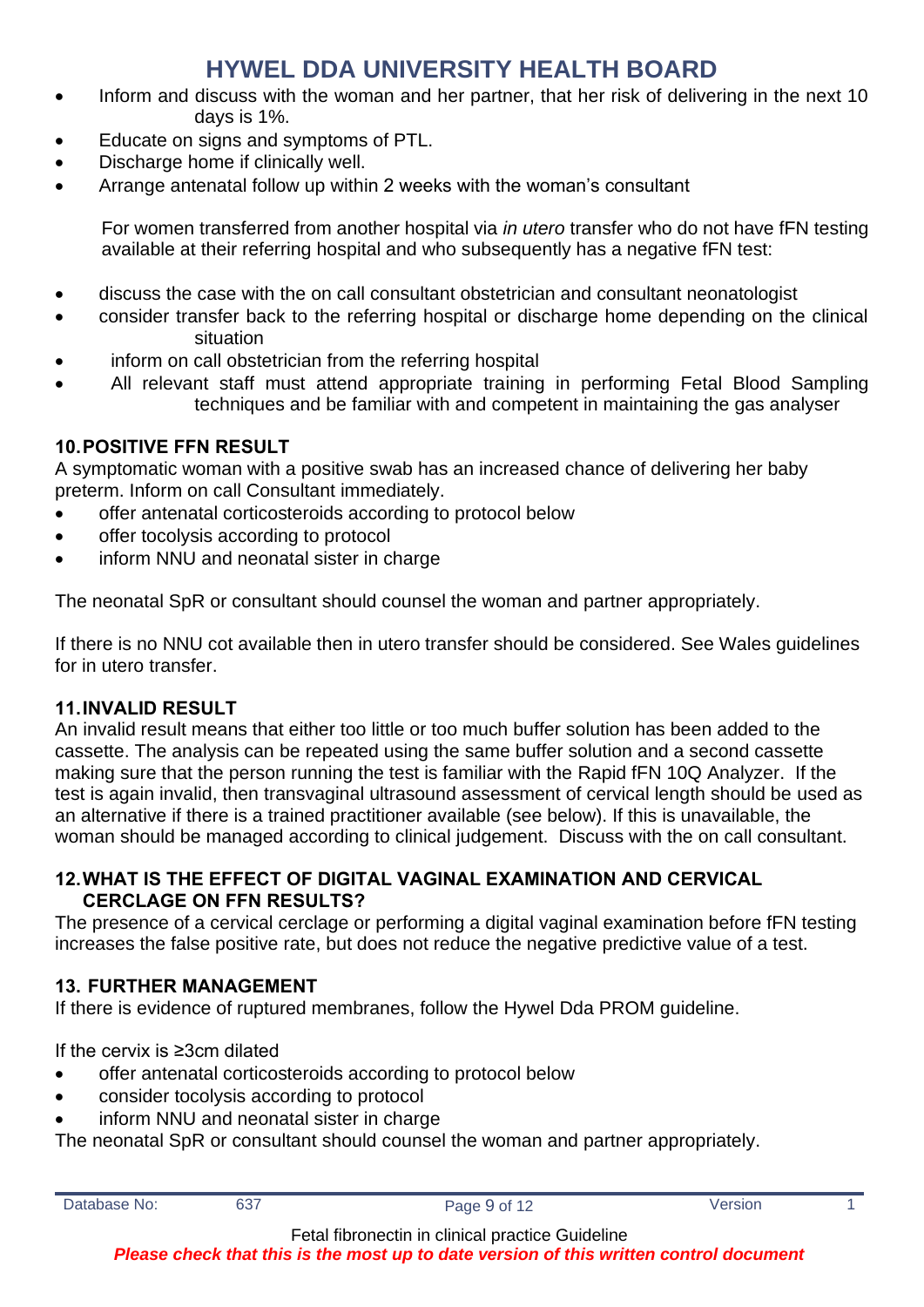If there is no NNU cot available then in utero transfer should be considered. See Wales guidelines for in utero transfer.

**Transvaginal ultrasound assessment of cervical length** can be used to aid management if:

- fFN testing is contraindicated (eg digital vaginal examination done within 24 hours)
- fFN test result is invalid
- fFN test is negative but persistent uterine contractions still raise concerns that the woman is in PTL

A transvaginal scan should be performed by trained person. Women who have a cervical length at presentation of >15mm, consideration should be given to withholding steroids and to discharge from hospital.

For a woman transferred from another hospital via *in utero* transfer in whom fFN testing is contraindicated and who subsequently has a cervical length > 15mm:

- discuss the case with the on call obstetrician and neonatologist
- consider transfer back to the referring hospital or discharge home depending on the clinical situation
- inform the referring hospital on call obstetrician

# **Antenatal Corticosteroids**

- Antenatal corticosteroids should be offered to all women in PTL from 24+0 to 34+0 gestation in established preterm labour and in those with threatened PTL who have a positive fFN swab or a short cervix on ultrasound (≤15mm).
- If the pregnancy is less than 24 weeks of gestation, the decision for administration of maternal corticosteroids should be made after discussion with the consultant obstetrician on call and in conjunction with the neonatal team.
- From 34 to 36 weeks, there is some evidence of benefit and these cases should be discussed with the consultant obstetrician on call.

### **The regimen is 2 doses of betamethasone 12mg intramuscularly 24 hours apart.**

The foetal half life of betamethasone is 12 hours. Accelerated courses (2 doses 12 hours apart) have not been shown to be of greater benefit and may increase side effects. **Contraindications**

- Active tuberculosis **Caution**
- Systemic maternal sepsis. In the presence of definite evidence of chorioamnionitis, the administration of betamethasone should first be discussed with the on call consultant and its relative merits and potential adverse effects discussed.
- In Gestational diabetes or type1/2 diabetes steroids can exacerbate hyperglycaemia and the course of steroids may need to be given in conjunction with extra doses of insulin (see Hywel Dda guideline on Management of diabetes in pregnancy).

# **Repeat courses of corticosteroids**

If repeat courses of corticosteroids are being considered, consultant opinion must be sought. There is some evidence to support repeating corticosteroids if the first course is given very early in pregnancy. There is, however, mounting evidence that repeated courses can be harmful, associated with decreased birth weight and head size, sepsis and neonatal death.

Fetal fibronectin in clinical practice Guideline

*Please check that this is the most up to date version of this written control document*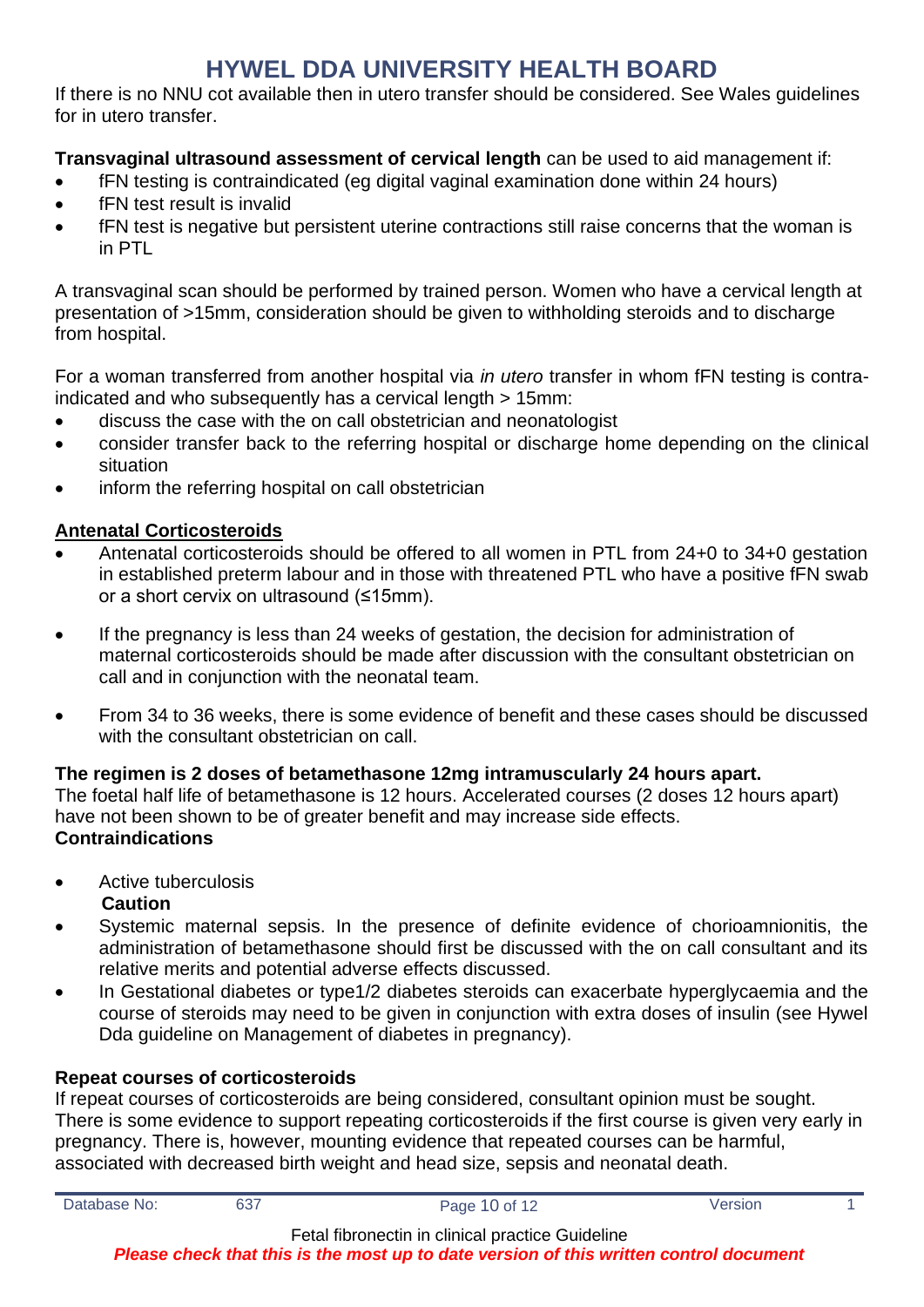#### <span id="page-10-0"></span>**14.AUDITABLE STANDARDS**

- 1. No of women fFN positive who deliver in the next 7 days
- 2. No of women fFN negative who deliver in the next 7 days
- 3. No of women with cervical length ≤ 15mm on transvaginal ultrasound who deliver in the next 7 days
- 4. No of women with cervical length > 15mm on transvaginal ultrasound who deliver in the next 7 days
- 5. No of *in utero* transfers with fFN negative and do not deliver in the next 7 days
- 6. No of *in utero* transfers with cervical length > 15mm on transvaginal ultrasound and do not deliver in the next 7 day

#### <span id="page-10-1"></span>**15.REFERENCES**

1 Maternal and Child Health Consortium. *Confidential enquiries into stillbirths and deaths in infancy (CESDI): 6th annual report*. London: Stationery Office, 1999.

2 Peters KD, Kochanek KD, Murphy SL. Deaths: final data for 1996. *Natl Vital Stat Rep*  1998;47:1-100.

3 Department of Health (UK). *NHS maternity statistics, England: 1989-90 to 1994-95*. London: Stationery Office, 1997. www.doh.gov.uk/public/sb9728.htm (accessed 23 August 2001).

4 Stewart AL, Rifkin L, Amess PN, Kirkbride V, Townsend JP, Miller DH, et al. Brain structure and neurocognitive and behavioural function in adolescents who were born very preterm. *Lancet* 1999;353:1653-7.

5 Wolke D, Meyer R. Cognitive status, language attainment, and prereading skills of 6-year-old very preterm children and their peers: the Bavarian longitudinal study. *Dev Med Child Neurol* 1999;41:94-109.

6 Crowley P. Prophylactic corticosteroids for preterm birth. *Cochrane Database Syst Rev*  2000;(2):CD000065.

7 Mercer BM, Goldenberg RL, Das A, et al. The preterm prediction study: a clinical risk assessment system. Am J Obstet Gynecol. 1996;174;1885-1893.

8 Goldenberg RL, Iams JD, Mercer BM, et al. The preterm prediction study: the value of new versus standard risk factors in predicting early and all spontaneous preterm births. Am J Public Health. 1998;88:233-238.

9 Mattison DR, Wilson S, Coussens, C, Gilbert D (eds). The Role of Environmental Hazards in Premature Birth: Workshop Summary. Washington, DC: The National Academies Press; 2003.

10 Lockwood CJ, Kuczynski E. Risk stratification and pathological mechanisms in preterm delivery. Pediatr Perinat Epidemiol. 2001;15(suppl 2):78-79.